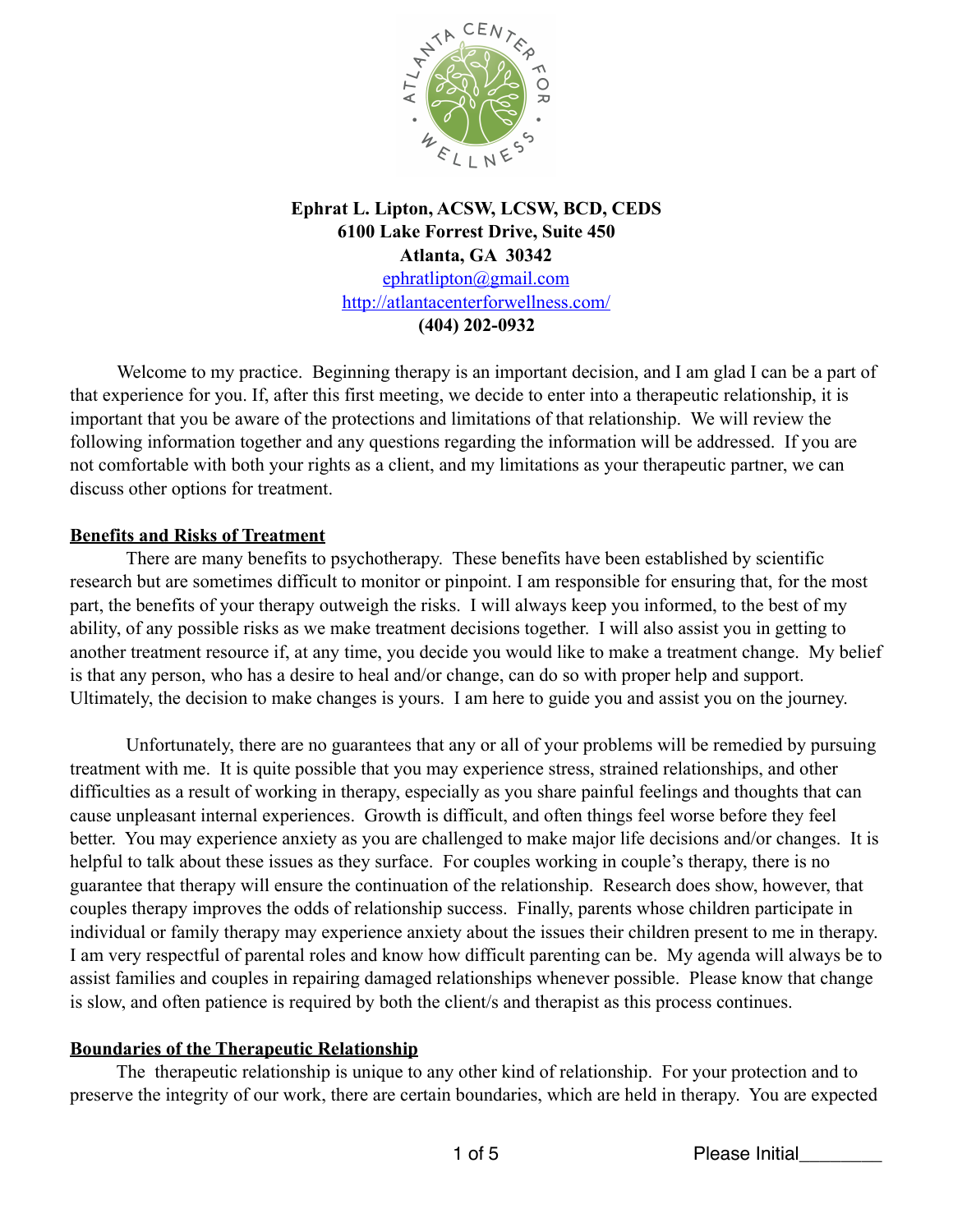

to come to therapy, live up to your financial obligations, and be honest in our work together. You will never be asked to engage in any kind personal relationship with me, and I would be unable to do so with you. Although therapy work can be extremely personal and meaningful, the relationship will always remain professional. We will only meet in my office or for structured groups and only at scheduled times. Even once therapy is terminated, we will be unable to have a relationship other than a therapist/client relationship. This ensures the preservation of the therapeutic relationship if you should ever choose to return to therapy. We can discuss any particular feelings you may have in response to these therapeutic boundaries. In fact, this is an important part of the therapy process if and when it becomes an issue.

#### **Office Policies Scheduling and Cancellations**

 All scheduling is done by me; therefore any cancellations or appointment changes must go through me. The best way to reach me regarding scheduling is through my voicemail or text at (404) 202-0932. You can also email me at ephratlipton@gmail.com. For more timely communication *voice mail and text is preferred over email.* 

Cancellations must be made at least 24 hours in advance in order to avoid being charged for the appointment time. Sunday appointments require 48 hours notice. Therapists/psychiatrists schedule blocks of time. If someone doesn't show up, we cannot see another client. That time is lost. I know this can be an emotional and controversial subject. You are not being blamed; it is the structure of a business. Please note that no insurance companies reimburse for missed appointments. Also, because wireless communication is not 100% reliable, my policy is that *no appointment should be considered cancelled unless it is confirmed by me in a written response*. I would also appreciate a written confirmation that you have heard from me about appointment changes.

## **Payment Policies**

 You will be financially responsible for all services rendered. I am not on any insurance panels. If you are planning to use insurance for reimbursement, you will be given a special receipt called a superbill with all necessary procedure codes for all sessions and payments made, and you will be responsible for filing with your insurance company. There is no guarantee that your insurance will reimburse you. I will be happy to assist you with this process by giving your insurance company any needed clinical information, but only at your request and with your written permission**.** Please note, deductibles must be met before insurance pays any part of the bill. **Payment should be made at the time of session in the office unless other arrangements are made in advance.** *Payment can be made in cash, by check or with most major credit cards using Square (go to Square.com for details). Please note: credit card payments are charged a 3% courtesy fee (3.5% if you are not present for me to swipe the card).* Any billing or payment issues should be discussed with me immediately so that we can resolve any problems and address any concerns. A service charge of \$40 is required for all returned checks. If you are delinquent with payment, there will be a \$25 monthly late fee after 30 days, assessed once a month thereafter until the bill is paid in full (unless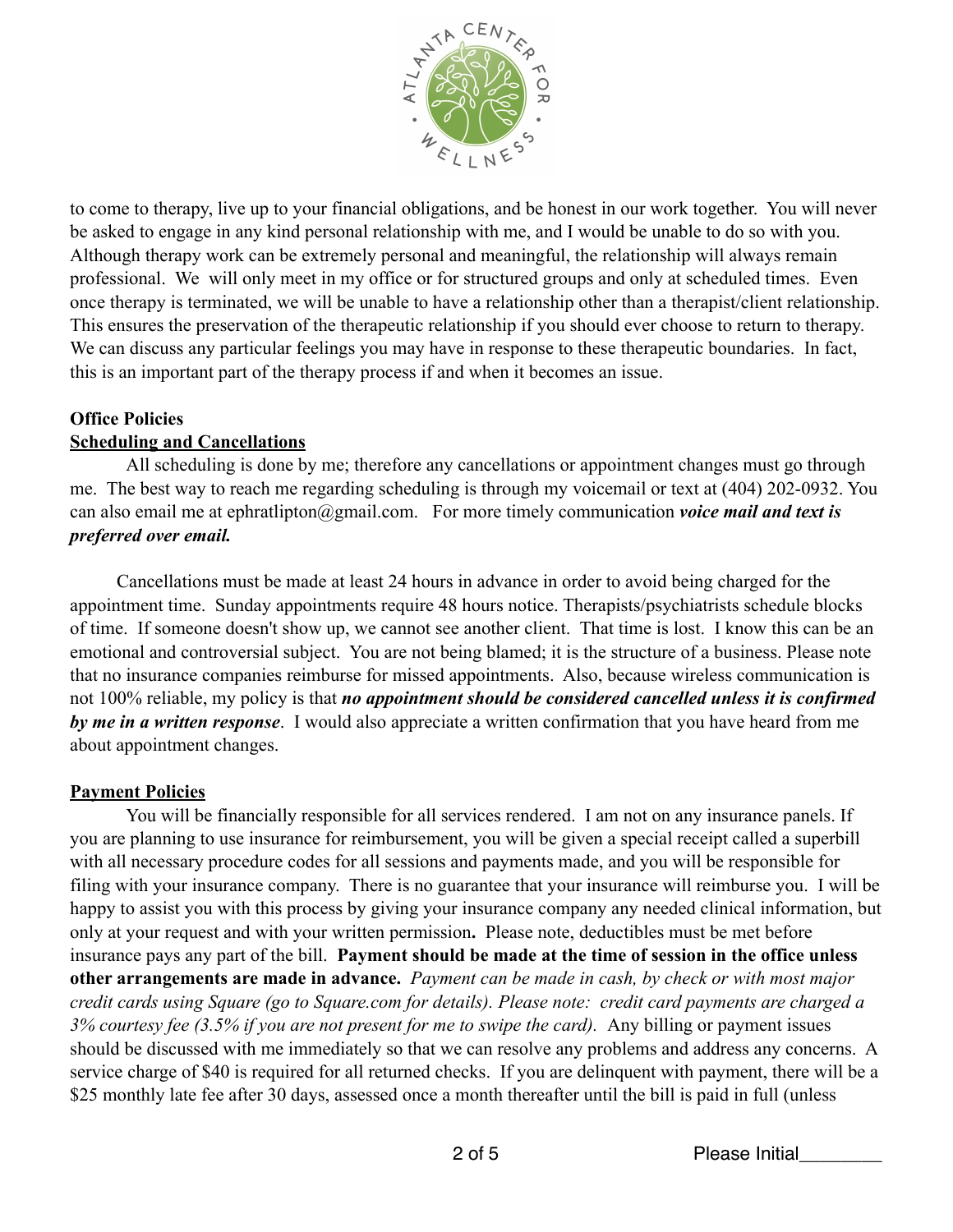

special payment plans have been made in advance). You will be contacted by letter and/or phone to discuss a payment plan before your bill is turned over to a collection agency. After 3 months and 3 notices to you without a response, your bill will be turned over to a collection agency.

### **Emergency Needs**

 I try to make myself available for emergencies. If for some reason, you call and do not get a response, and are experiencing a genuine emergency, you are advised to call 911 or go to your nearest mental health facility or emergency room. Ridgeview Institute has a 24 hour emergency walk in assessment center. They can be reached at (770) 434-4567. If you require hospitalization, I will stay in touch with your treating mental health professionals with your permission. We can resume outpatient treatment after an assessment of your status and needs. There is no charge for a brief (10 minute) phone check-in if there is an emergent need. However, you will be charged accordingly for a longer session or phone consultation.

### **Return Calls**

 Unless my voice mail states otherwise, I check messages regularly both weekdays and weekends. On weekends however, I only return calls of an urgent nature. I will always try to return calls within 48 hours on the weekdays.

## **The Appointment Hour**

A therapy "hour" consists of 45-50 minutes of therapy time. Often times, more time than that is needed, and arrangements can be made for longer therapy sessions, and the fee will be adjusted accordingly. If I am late for an appointment, I will either complete with you the full time of your appointment (assuming your schedule permits this) or owe you the extra time. If you are late, the appointment will end at its scheduled time and you are responsible for full payment.

## **Confidentiality**

As a client, your privacy and rights to confidentiality are protected. Confidential information may be disclosed when you, the client, give written valid consent or when a person legally authorized gives consent on your behalf. Information you share with me may be entered into records in written form. All written documentation regarding your treatment will be secured in a private location. Information about you and your treatment will not be shared casually or in public places.

 There are some limits to your rights to confidentiality. Information about your treatment may be shared during supervision or consultation with other professionals and or members of your treatment team. When this occurs, this information will be limited to only that which is necessary and relevant for the purpose of supervision or consultation. When possible, your identity will be protected.

### *Couples/Family*

When I am working with individuals, the individual holds the right to confidentiality. When I am working with couples, or a family with two legal guardians, I am obligated to preserve confidentiality on behalf of the couple. This means that I will not release any information about either member of the couple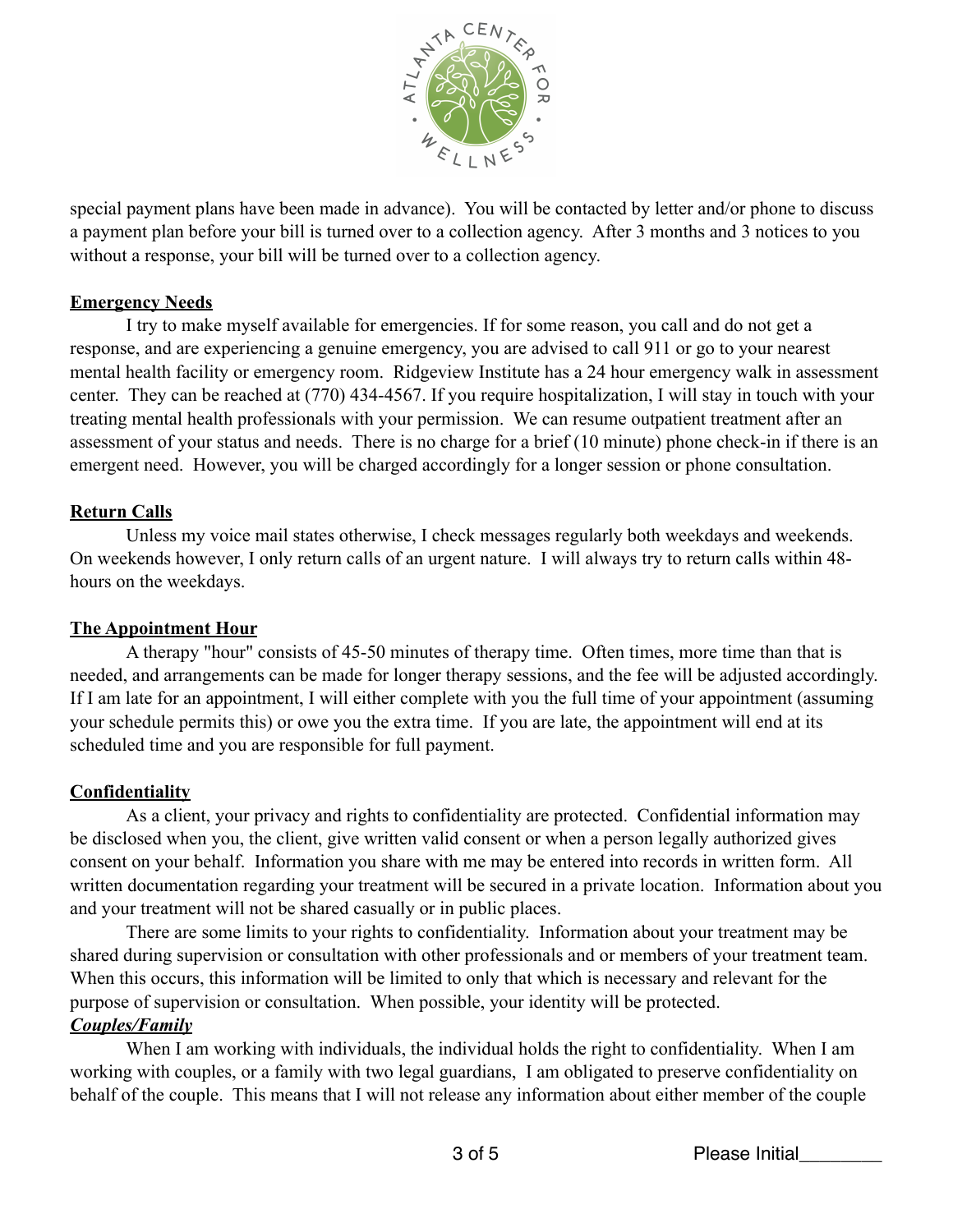

without consent of both, including for divorce proceedings. This also means that I will not hold individual confidences of either party that will jeopardize my allegiance to both parties in the couple.

#### *Children/Adolescents*

When working with children or adolescents, I do not reveal to parents everything that a child or an adolescent tells me because this would interfere with the need to establish trust and rapport with kids. If a child or adolescent however, tells me anything that makes me seriously concerned about his/her safety and well-being or the safety and well-being of someone else, the child or adolescent's only choice regarding confidentiality is to participate or not to participate in telling his/her parents.

### **Privacy**

 In daily practice, your therapist and/or the office may use facsimile, email correspondence, other written correspondence (for example progress reports to third party payers), and cellular telephone service. In all these instances, confidentiality will be protected as well as possible, but is limited due to the risk of the information being overheard or ending up in the wrong hands. Precautions will be taken whenever possible.

#### **Termination and Follow-up**

Termination is an important process in psychotherapy. If you are ready to begin the process of terminating, we will discuss this at length and spend several sessions putting closure on our work together. Terminating treatment is usually up to the client. There are occasions when I may initiate termination. The reasons for this decision would be discussed with you and would include an explanation. Possible reasons for therapist termination of treatment include a failure on your part to comply with the mutually developed treatment goals and procedures; the realization that you are not benefiting from therapy; failure on your part to pay your bill; any violent, abusive, threatening, or litigious behavior on your part; and/or if the therapeutic relationship is compromised in any way due to unforeseen circumstances. Any non voluntary termination will be accompanied by an appropriate referral.

I leave it up to you to call and request an appointment time. If you have a standing appointment and do not show up for 2 weeks in a row, I will call you one time and then take you off the schedule and consider you terminated. Unless arrangements are made, if you are a regular client but have not called to schedule an appointment for one month, I will call you one time and then I will consider you terminated.

### **Client Rights**

You have the right to information regarding my training and professional credentials.

You have the right to be treated by me in a consistently competent, ethical and respectful manner.

You have the right to a personal, individual assessment of your treatment needs in which your expertise about yourself is as important as is my professional opinion about you.

You have a right to referrals to other competent professionals and services when this is indicated by your treatment needs.